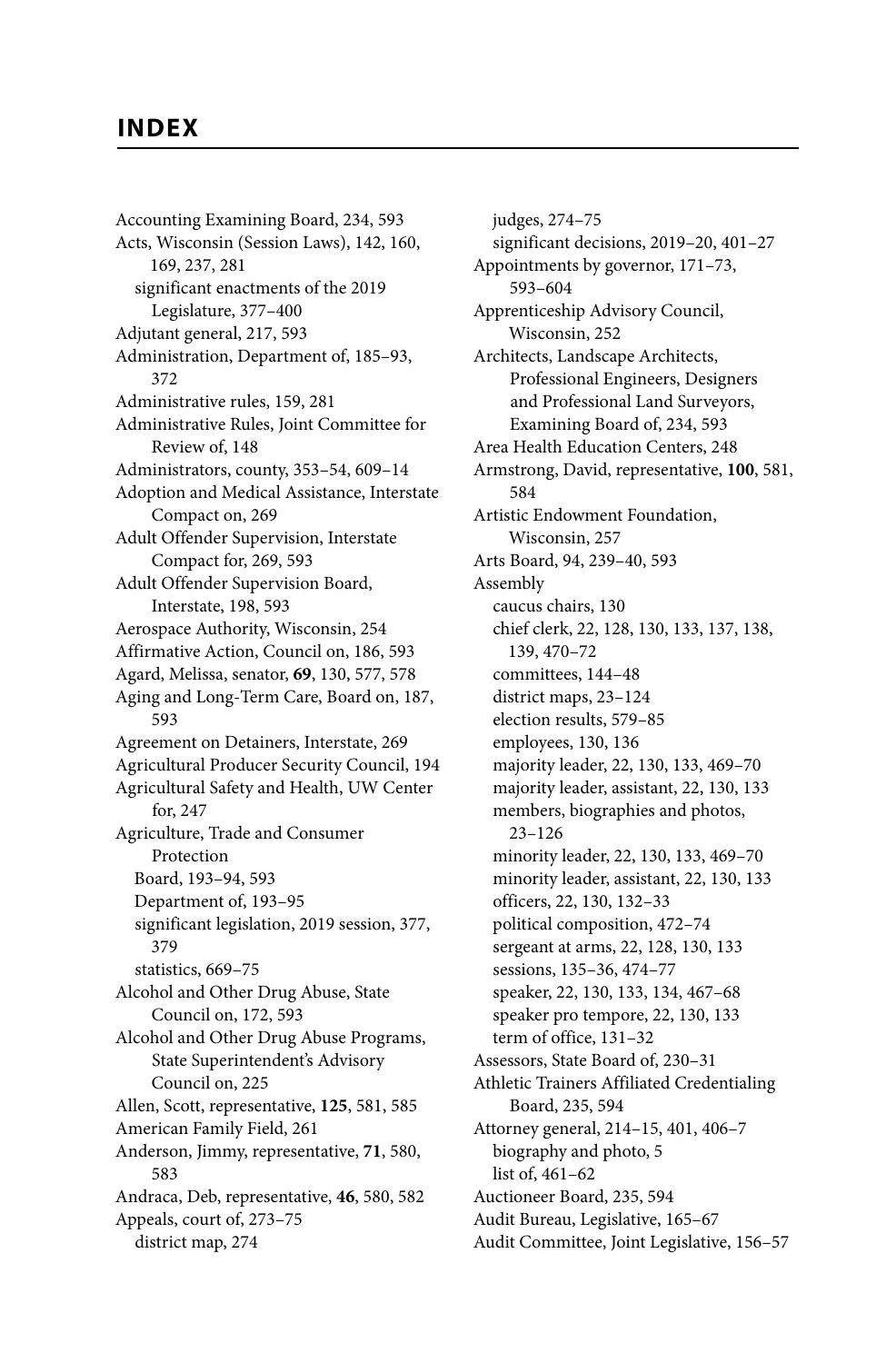August, Tyler, representative, 22, **55**, 130, 545, 566, 580, 583 Authorities, 254–57, 593–603, 624 Autism, Council on, 174 Automatic Fire Sprinkler System Contractors and Journeymen Council, 232 Baldeh, Samba, representative, **71**, 580, 583 Baldwin, Tammy, U.S. senator, **13**, 451, 454, 490, 494, 545 Ballweg, Joan, senator, **63**, 577, 578 Banking Institutions Review Board, 205, 594 Bar Examiners, Board of, 284 Bar of Wisconsin, State, 280–81 Barnes, Mandela, lieutenant governor, **5**, 184, 455, 461, 544 Baseball Park District, Southeast Wisconsin Professional, 261, 359, 602 Behnke, Elijah, representative, **116**, 581, 585 Bernier, Kathleen, senator, **91**, 130 Beverages, significant legislation, 2019 session, 377 Bewley, Janet, senator, 22, **98**, 130, 470, 545, 565, 596 Bicycle Coordinating Council, 174 Billings, Jill, representative, **122**, 581, 585, 599 Bills, how become a law, 137–42 Birth Defect Prevention and Surveillance, Council on, 206–7 Birth to Three. *See* Early Intervention Interagency Coordinating Council Blazel, Edward (Ted) A., senate sergeant at arms, 22, **128**, 130, 472 Blind and Visual Impairment Education Council, 225–26 Blindness, Council on, 207 Blue Ribbon Commission on Rural Prosperity, 182–83 Board chairs, county, 358, 610–11 Board of Commissioners of Public Lands, 227 Born, Mark L., representative, **62**, 580, 583 Bowen, David, representative, **33**, 544, 579, 582 Bradley, Ann Walsh, supreme court justice, **8**, 466

Bradley, Marc Julian, senator, **108**, 578, 579 Bradley, Rebecca Grassl, supreme court justice, **10**, 466 Bradley Center Sports and Entertainment Corporation, 257, 594 Brandtjen, Janel, representative, **45**, 580, 582 Broadband Access, Governor's Task Force on, 174 Brooks, Robert, representative, **84**, 580, 584 Brostoff, Jonathan, representative, **42**, 579, 582 Budget, state, 370–76 executive budget, 372–74 legislative process, 374–76 Building Commission, State of Wisconsin, 150, 594 Building Program, State of Wisconsin, 150 Burial Sites Preservation Board, 211, 594 Business Development, Office of, 187

Byers, Anne Tonnon, assembly sergeant at arms, 22, **128**, 130, 472

Cabral-Guevara, Rachael, representative, **80**, 580, 584 Cabrera, Marisabel, representative, **31**, 544, 579, 582 Callahan, Calvin, representative, **58**, 580, 583 Campaign finance, 345–51. *See also* Ethics Commission significant legislation, 2019 session, 379–80 Capitol and Executive Residence Board, State, 190–91, 602 Caregiving, Governor's Task Force on, 174 Carpenter, Tim, senator, **29** Cartographer, Office of the State, 247 Caucuses, legislative, 133 chairs, 130 Cemetery Board, 235, 594 Census Complete Count Committee, 2020 United States, 175 Centennial Anniversary of Wisconsin's Ratification of the 19th Amendment, Committee to Celebrate, 175 Certification Standards Review Council, 186 CESA districts, 665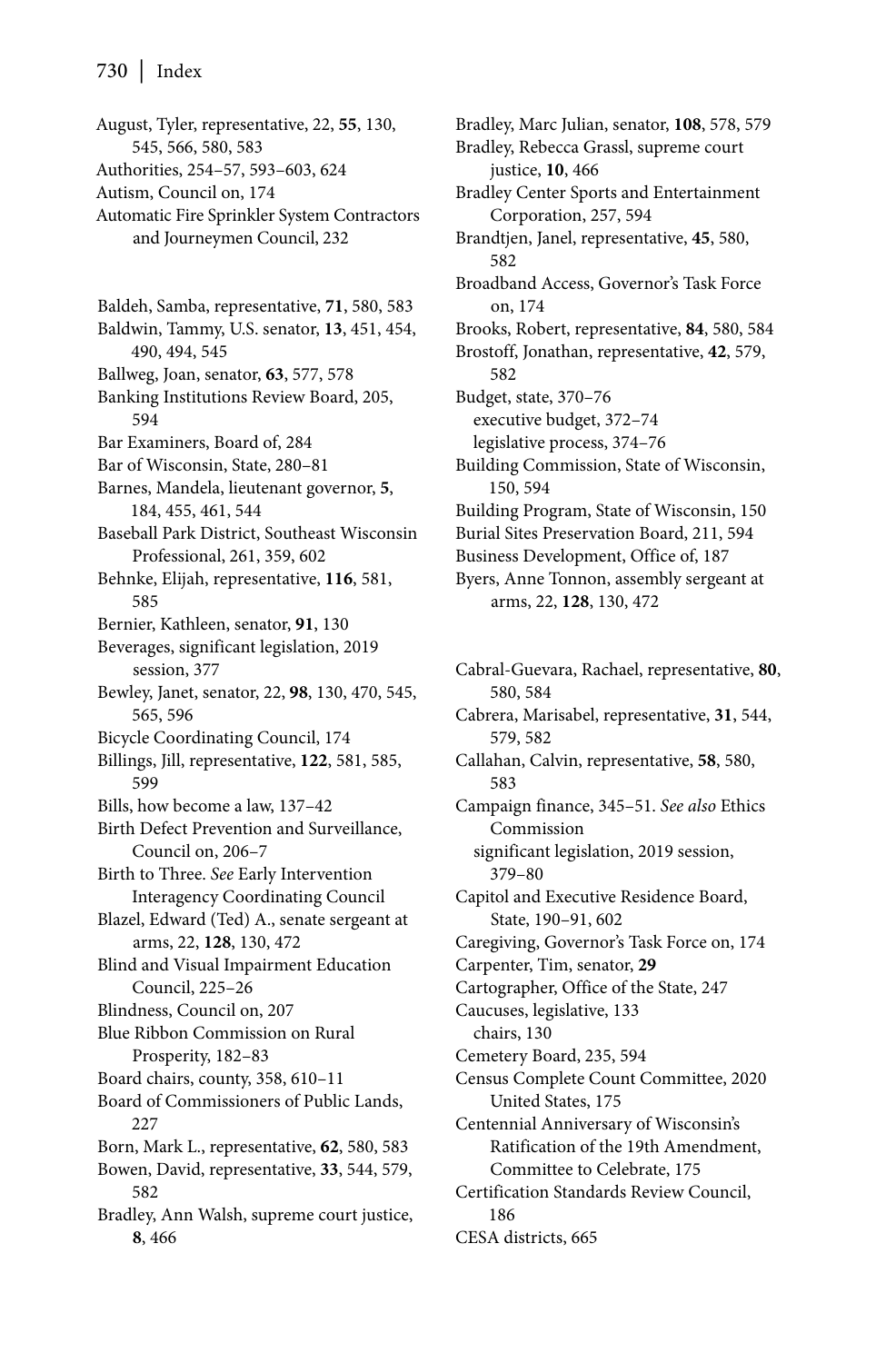Charter schools, 364–66, 668 Chief clerks, legislature, 22, 127, 128, 133, 137, 138, 139, 470–72 Child Abuse and Neglect Prevention Board, 197, 594 Children, Interstate Compact on the Placement of, 270 Children, significant legislation, 2019 session, 377–78, 380 Children and Families, Department of, 195–98 Chiropractic Examining Board, 235, 594 Circuit courts, 275–76 administrative districts, 277–79 clerks, 612–13 election results, 589–92 judges, current, 275–76, 604–9 Circus World Museum Foundation, 210, 446, 594 **Cities** government, 353, 355–57 population, 526–29 Claims Board, 187–88, 594 Clerks, circuit court, 612–13 Clerks, county, 339–41, 342, 354, 609–10 Climate Change, Governor's Task Force on, 175–76 Coastal Management Council, Wisconsin, 176 Coat of arms, state, 430 College Savings Program Board, 205, 594 Commerce and industry, statistics, 636–42 Commercial Building Code Council, 232, 594 Committee to celebrate the centennial anniversary of Wisconsin ratification of the 19th amendment, 175 Committees governor's special, 173–84 Joint Legislative Council, 157–61 legislative, 133–35, 142–49, 150–57 Congressional district map, 15 Conley, Sue, representative, **67**, 580, 583 Conservation, statistics, 676–80 Conservation Congress, 224 Considine, Dave, representative, **107**, 581, 585 Constitution, Wisconsin, 692–727 amendments, historical table, 479–84 significant legislation, 2019 session, 400

Constitution Party of Wisconsin, 566–67 Consumer protection, significant legislation, 2019 session, 194, 387, 398 Controlled Substances Board, 232–33, 594 Conveyance Safety Code Council, 233, 594 Coroners, 613–14 Correctional and treatment facilities, 653–54 Corrections Department of, 198–200 significant legislation, 2019 session, 379, 380 statistics, 653–54 Corrections Compact, Interstate, 269 Corrections System Formulary Board, 198 Cosmetology Examining Board, 235, 594–95 Counties area, 505–6 clerks, 339–41, 342, 354, 609–10 county seats, 505–6 creation date, 505–6 government, 353–54 officers, 609–14 population, 505–6, 508–25 Courts administrative districts, circuit courts, 275–79 appeals, court of, 273–75 circuit courts, 275–76, 589–92, 604–9, 612–13 commissioners, 278–79 director of state courts, office of, 280 election results, 586–92 judges, 275–79, 589–92 justices, 8–12, 271–73, 586–89 Law Library, State, 281 municipal courts, 279–80 significant decisions, 2019–20, 401–27 significant legislation, 2019 session, 379, 380 supreme court, 8–12, 271–73 COVID-19 pandemic, significant legislation, 2019 session, 379–87 Cowles, Robert L., senator, **26**, 577, 578 Credit Union Review Board, 205, 595 Credit Unions, Office of, 205, 595 Crime and law enforcement, significant legislation, 2019 session, 387–88 Crime Victims Council, 215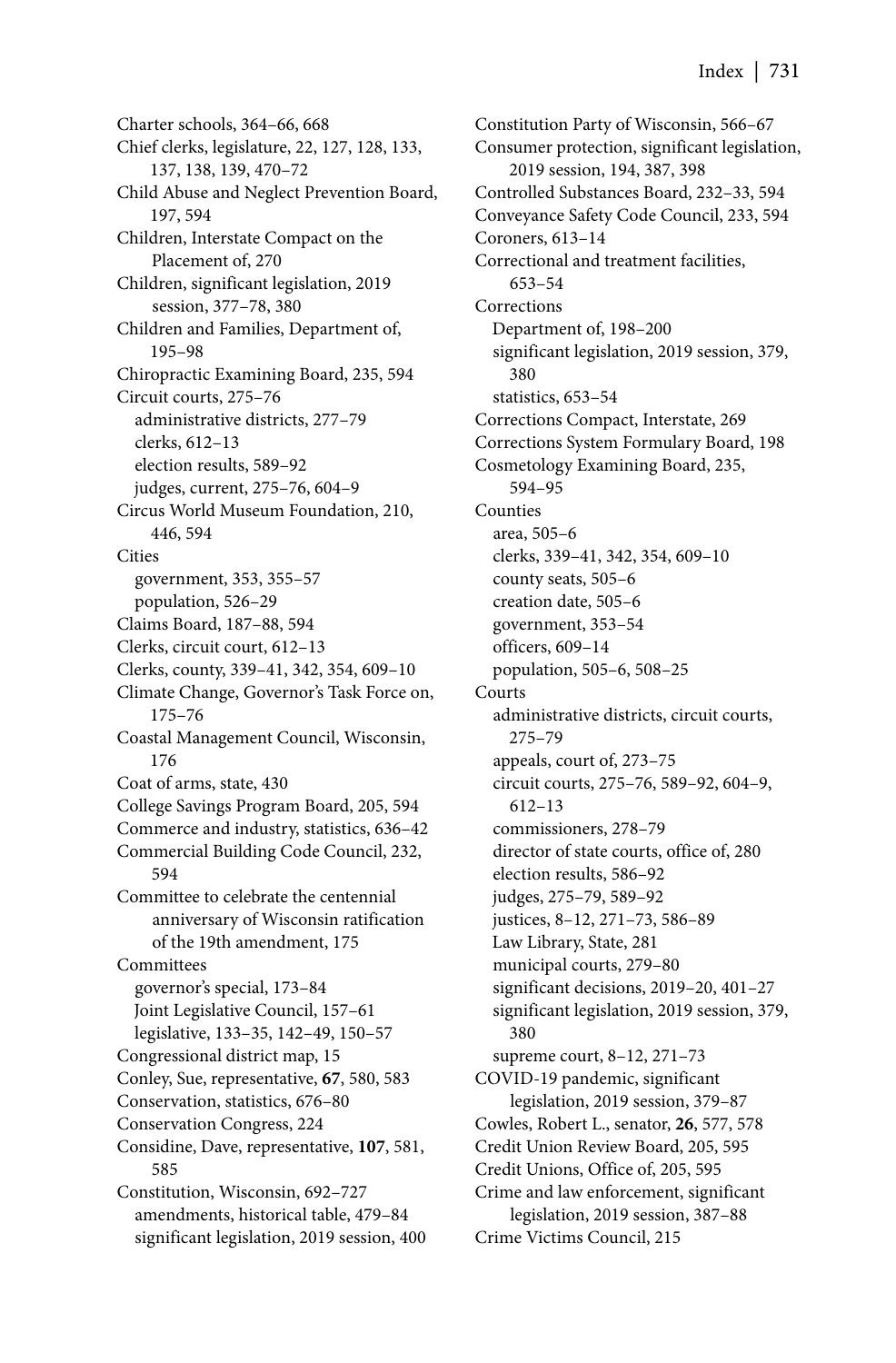Crime Victims Rights Board, 216, 595 Criminal Justice Coordinating Council, 176 Criminal Penalties, Joint Review Committee on, 150–53, 595

Dallet, Rebecca Frank, supreme court justice, **10**, 466 Dallman, Alex, representative, **64**, 580, 583 Darling, Alberta, senator, **44**, 577, 578, 594 Deaf and Hard of Hearing, Council for the, 207, 595 Deaf and Hard-of-Hearing Education Council, 226 Deferred Compensation Board, 202, 595 Democratic Party of Wisconsin, 565 Dentistry Examining Board, 235, 595 Detainers, Interstate Agreement on, 269 Developmental Disabilities, Board for People with, 188, 595 Dietitians Affiliated Credentialing Board, 235, 595 Disabilities Blind and Visual Impairment Education Council, 225–26 Blindness, Council on, 207 Deaf and Hard of Hearing, Council for the, 207, 595 Deaf and Hard-of-Hearing Education Council, 226 Developmental Disabilities, Board for People with, 188, 595 Disabilities, Governor's Committee for People with, 176 Physical Disabilities, Council on, 208, 600 Special Education, Council on, 226–27 vocational rehabilitation, 179, 181–82, 252 Disability Board, 172–73 Distance Learning Authorization Board, 209, 595 District attorneys, 613–14 Dittrich, Barbara, representative, **61**, 580, 583 Domestic Abuse, Governor's Council on, 196, 595 Domestic relations, significant legislation, 2019 session, 388 Doyle, Steve, representative, **122**, 581, 585

Drake, Dora, representative, **33**, 579, 582

Dry Cleaner Environmental Response Council, 219–20, 595

Duchow, Cindi S., representative, **126**, 130, 581, 585

Dwelling Code Council, Uniform, 233–34, 603

Early Childhood Advisory Council, 176–77 Early College Credit Program, 363–64 Early Intervention Interagency Coordinating Council (Birth to Three), 177 Eau Claire campus, UW System, 246 Economic development, significant legislation, 2019 session, 380 Edming, James W., representative, **114**, 581, 585 Education, 361–69 Commission of the States, 262, 595 significant legislation, 2019 session, 385–86, 388–90 statistics, 660–68 *See also* Public Education; Public Instruction, Department of; Schools; Private schools; Charter schools Educational Communications Board, 200, 595 Elections, 331–52 absentee voting, 345 campaign finance, 345–51 circuit court judges, 589–92 Congress, U.S., 117th, 567–74 constitutional amendments, historical table, 479–84 county clerk duties, 339–40 Elections Commission, 200, 339, 595 Ethics Commission, 596 general election, 331–32 judges, 589–92 municipal clerk duties, 340–41 nonpartisan, 333–35 partisan, 331–33 partisan primary, 332–33 political parties, 332–33, 565–67 polling place, 340, 344 presidential election, 336–37, 546–65 presidential preference primary, 335–36, 541–46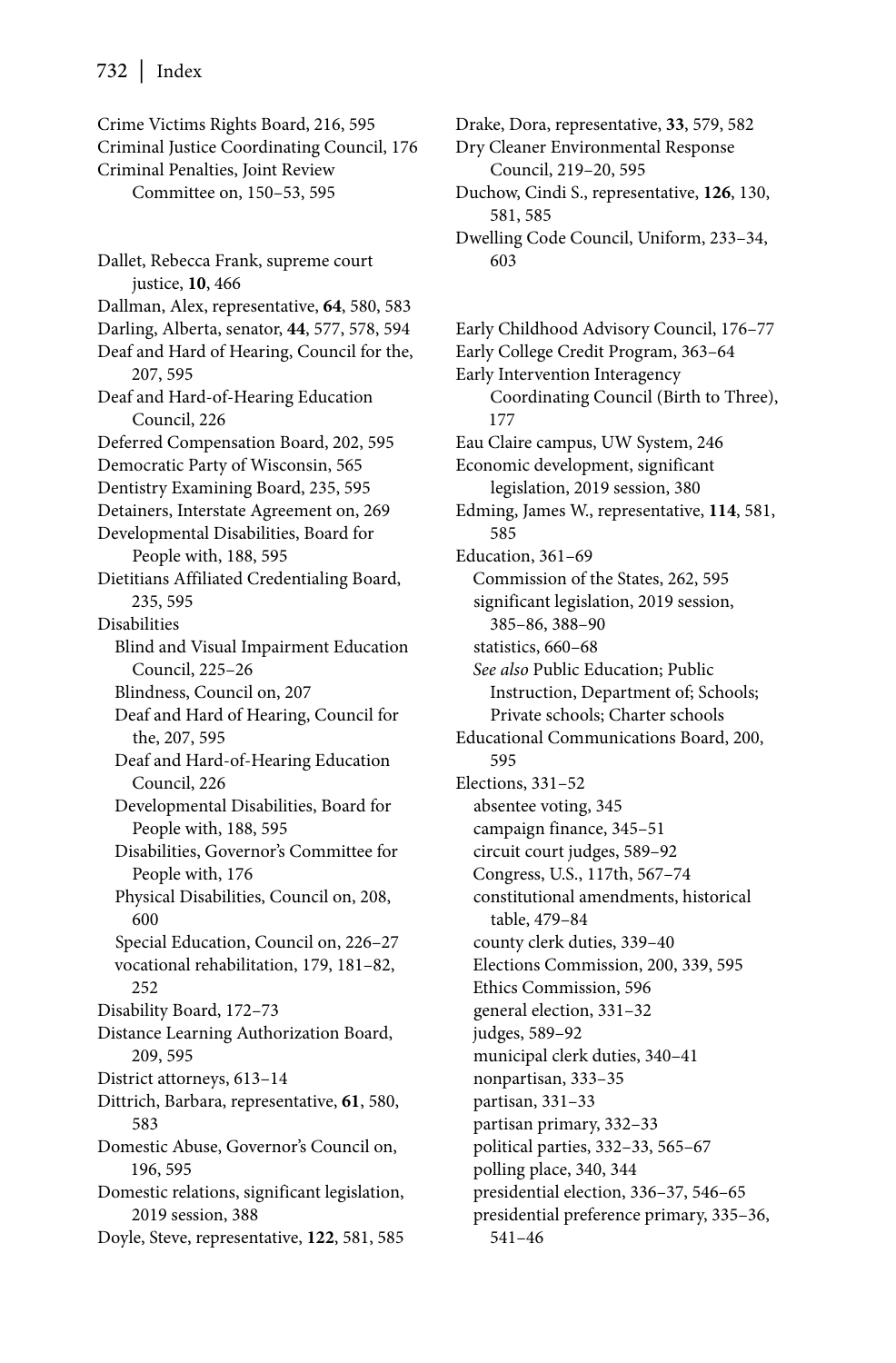recall, 338 referenda, 338–39, 485–86 representatives, state, 579–85 representatives, U.S., 567–74 senators, state, 577–79 special election (to fill midterm vacancy), 337–38 spring election, 333–34 spring primary, 334–35 statistical tables, 541–92 superintendent of public instruction, state, 574–77 supreme court justices, 586–89 voter eligibility, 341 voter registration, 342–43 when held, 331–39 Elections Commission, 200, 339, 595 Electronic Recording Council, 188, 596 Emergency Management, Division of, Department of Military Affairs, 217, 596 Emergency Management Assistance Compact, 269 Emergency Management Assistance Compact, Northern, 269 Emergency Medical Services Board, 208, 596 Emerson, Jodi, representative, **119**, 581, 585 Employee Trust Funds Board, 201, 596 Department of, 201–2 Employees Suggestion Board, State, 186–87, 602 Employment significant legislation, 2019 session, 380–82, 390 statistics, 643–52 Employment Relations Commission, 253–54, 596 Joint Committee on, 153–54 Engels, Tom, senate sergeant at arms, 22, **127**, 130, 472 Environment, significant legislation, 2019 session, 390–91 Environmental Education, Wisconsin Center for, 248 Erpenbach, Jon B., senator, **105**, 469 Ethics Commission, 203, 347, 596 Evers, Tony, governor, **4**, 171, 455, 456, 460, 463, 545

Executive officers, state, 4–7 Executives, county, 353–54, 610–11 Extension, UW System, 244–45 Extraordinary sessions, 135, 476–77

Fairs. *See* State Fair Park Board Farm to School Council, 194 Farmland Advisory Council, 231 Felzkowski, Mary J., senator, **57**, 577, 578 Fertilizer Research Council, 194 Feyen, Dan, senator, 22, **76**, 130, 545, 577, 578 Finance, Joint Committee on, 155, 374–75 Finance, public, 618–35. *See also* Budget, state Financial Institutions Department of, 203–5 significant legislation, 2019 session, 391 Financial Literacy and Capability, Governor's Council on, 178 Fire Department Advisory Council, 222 Fiscal Bureau, Legislative, 167, 374–75 Fitzgerald, Scott, U.S. representative, **18**, 469–70, 491, 494, 545, 569, 572 Flag, state, 430 Football Stadium District, Professional, 260, 359 Forestry, Council on, 220, 596 Fox River Navigational System Authority, 254–55, 596 Funeral Directors Examining Board, 235, 596

Gallagher, Mike, U.S. representative, **20**, 491, 495, 570–71, 573–74 Geological and Natural History Survey, 247 Geologist, state, 247 Geologists, Hydrologists, and Soil Scientists, Examining Board of Professional, 235–36, 596 Godlewski, Sarah, state treasurer, **6**, 464, 544 Governor, 171–84, 337 appointments by, 593–604 biography and photo, 4 elections, 457–60 list of, 456 role in state budget, 372–74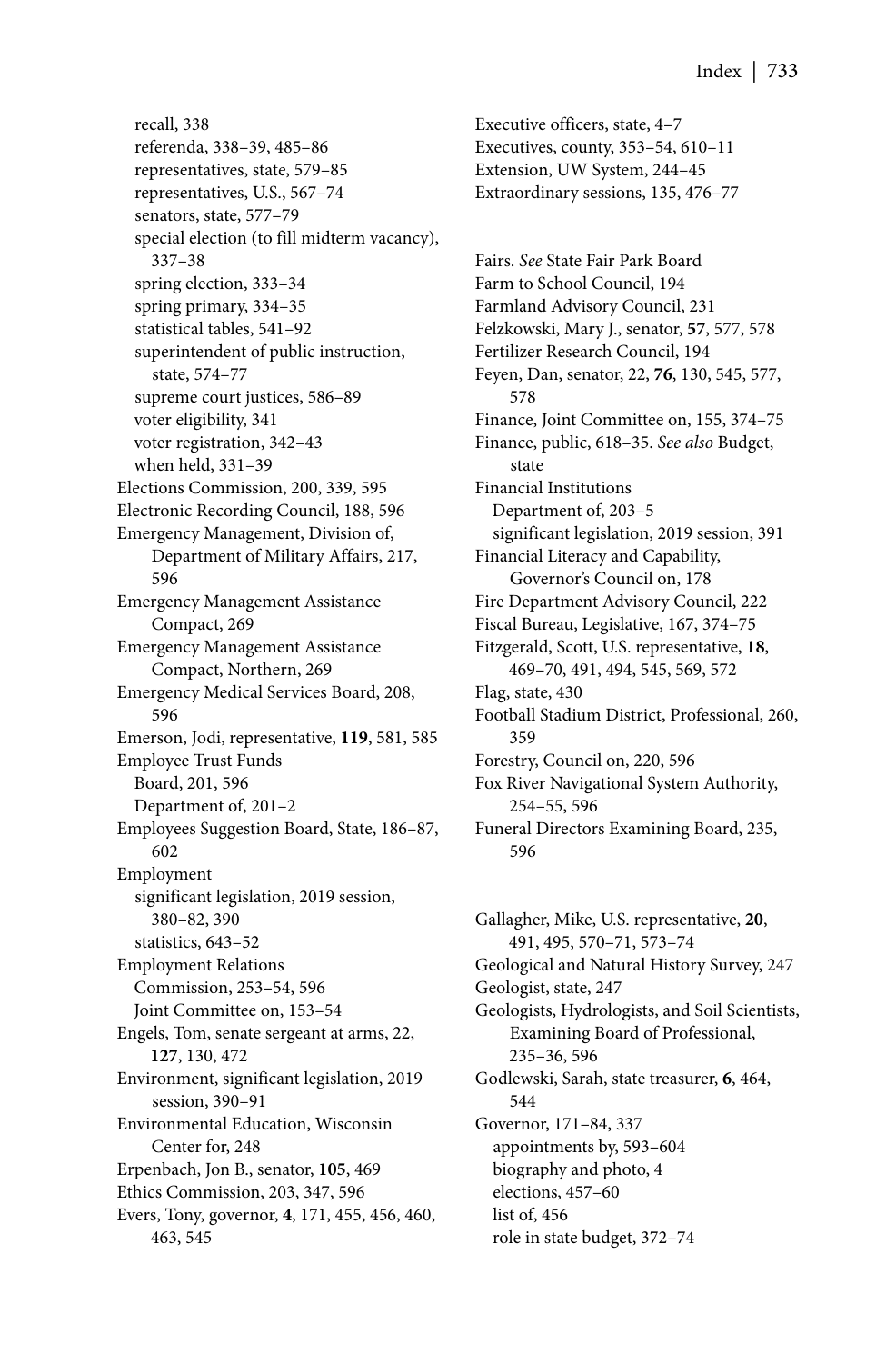special committees, 173–84 vetoes, 131, 137, 140, 142, 171–72, 478 Goyke, Evan, representative, **40**, 579, 582 Great Lakes Commission, 262–63, 596 Great Lakes Protection Fund, 263, 596 Great Lakes-St. Lawrence River Basin Water Resources Council, 263–64 Great Lakes-St. Lawrence River Water Resources Regional Body, 264 Green Bay campus, UW System, 246

Grothman, Glenn, U.S. representative, **18**, 491, 494, 570, 572–73

Groundwater Coordinating Council, 222, 596

- Group Insurance Board, 202, 596
- Gundrum, Rick, representative, **83**, 580, 584

Hagedorn, Brian, supreme court justice, **11**, 466 Handicapped. *See* Disabilities Haywood, Kalan, representative, **39**, 130, 579, 582 Health and human services, significant legislation, 2019 session, 382, 391–93 *See also* COVID–19 pandemic Health Care Liability Insurance Plan, 213, 596 Health Care Provider Advisory Committee, 253 Health equity council, governor's, 178 Health Services, Department of, 205–8, 597 Hearing and Speech Examining Board, 236, 597 Hearings and Appeals, Division of, Department of Administration, 188–89 Hebl, Gary Alan, representative, **70**, 580, 583 Herbarium, Wisconsin State, 248 Hesselbein, Dianne, representative, 22, **106**, 130, 581, 585 Higher Education Commission, Midwestern, 267 Higher Educational Aids Board, 209, 597 Highway Safety, Council on, 243, 597 Hintz, Gordon, representative, 22, **78**, 130, 470, 544, 580, 584 Historic Preservation Review Board, 211–12, 597 Historical Records Advisory Board, 178 Historical Museum, Wisconsin, 210

Historical Society of Wisconsin, State, 209–10 Curators, Board of, 209–12, 602 History of Wisconsin historical lists, 456–95 significant events, 436–55 Homeland Security Council, 178 Homelessness, Interagency Council on, 189 Hong, Francesca, representative, **102**, 581, 584 Horlacher, Cody J., representative, **56**, 580, 583 House of Representatives, U.S., *See* Representatives, U.S., from Wisconsin Housing, significant legislation, 2019 session, 383 Humanities Council, Wisconsin, 173 Hygiene Board, Laboratory of, 249–50, 598

Incorporation Review Board, 189 Independent Living Council of Wisconsin, 178–79 Information Policy and Technology, Joint Committee on, 155–56 Information Technology Executive Steering Committee, Governor's, 179 Injured Patients and Families Compensation Fund, 213, 596 Board of Governors, 596 Peer Review Council, 213 Insurance Office of the Commissioner of, 212–14, 597 significant legislation, 2019 session, 383 Insurance Product Regulation Commission, Interstate, 265 Insurance Security Fund, Board of Directors of the, 213–14 Interoperability Council, 219, 597 Interstate Adult Offender Supervision Board, 198–99, 593 Interstate Compacts, 262–70 Interstate Juvenile Supervision, State Board for, 199–200, 597 Invasive Species Council, 222, 597 Investment and Local Impact Fund Board, 231, 597 Investment Board, State of Wisconsin, 214, 597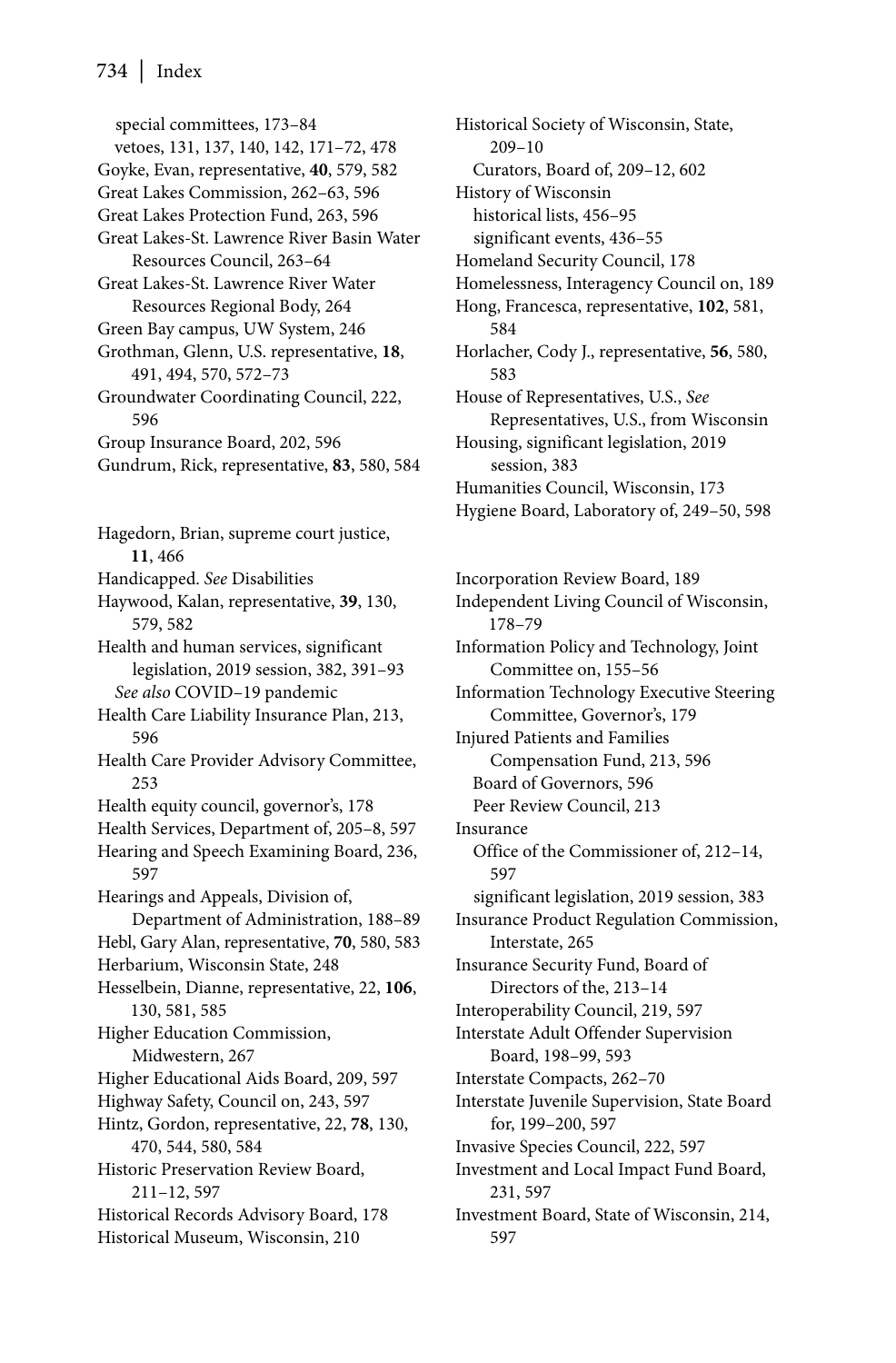Jacque, André, senator, **23** Jagler, John, senator, **60**, 578, 579, 580, 583 James, Jesse, representative, **92**, 130, 581, 584 Johnson, LaTonya, senator, **38**, 577, 578, 594 Johnson, Ron, U.S. senator, **14**, 490 Joint Legislative Council, 157–61 staff, 167 study committees, 160–61 Judges appeals, court of, 274 circuit court, 275–76 election results, 589–92 municipal court, 279–80 supreme court (*see* Justices, supreme court) Judicial administrative districts, 277–79 Commission, 285, 597 Conduct Advisory Committee, 285 Conference, 286 Council, 286–87, 597 Education Committee, 287 Planning and Policy Advisory Committee, 287 Selection Advisory Committee, Governor's, 179 *See also* Courts; Judges; Justices, supreme court Justice, Department of, 214–15 Justices, supreme court biographies and photos, 8–12 election results, 586–89 list of, 465–66 *See also* Supreme court Juvenile Justice Commission, Governor's, 179 Juvenile Supervision, State Board for Interstate, 199–200, 597 Juveniles, Interstate Commission for, 199– 200, 264–65

Kapenga, Chris, senator, 22, **124**, 130, 468 Karofsky, Jill J., supreme court justice, **11**, 466, 586–89 Katsma, Terry, representative, **50**, 580, 582 Kaul, Joshua L., attorney general, **5**, 462, 544

Kerkman, Samantha, representative, **86**, 130, 580, 584 Kickapoo Reserve Management Board, 241, 597–98 Kind, Ron, U.S. representative, **16**, 494, 545, 569, 571–72 Kitchens, Joel C., representative, **24**, 579, 582 Knodl, Dan, representative, **47**, 580, 582 Kooyenga, Dale, senator, **35** Krug, Scott S., representative, **97**, 581, 584 Kuglitsch, Michael, representative, **110**, 581, 585

Kurtz, Tony, representative, **74**, 580, 583

La Crosse campus, UW System, 246 La Follette, Douglas J., secretary of state, **7**, 464 La Follette (Robert M.) School of Public Affairs, 248 Labor. See Employment Relations Commission Labor and Industry Review Commission, 189, 598 Laboratories, state Hygiene, 249–50, 598 Soils and Plant Analysis, 248 Veterinary Diagnostic, 250–51, 603 Lake Michigan Commercial Fishing Board, 222–23, 598 Lake Superior Commercial Fishing Board, 223, 598 Lambeau Field, 260–61, 359 Land and Water Conservation Board, 195, 598 Lands, Board of Commissioners of Public, 227 Larson, Chris, senator, **41**, 470 Law enforcement and crime, significant legislation, 2019 session, 387–88 Law Enforcement Standards Board, 216, 598 Law Library, State, 281 Law Revision Committee, 160 Laws of Wisconsin. *See* Acts, Wisconsin Lawyer Regulation System, 282 Legislation, summary, 2019 session, 370–400 Legislative Audit Bureau, 165–67 Legislative Audit Committee, Joint, 156–57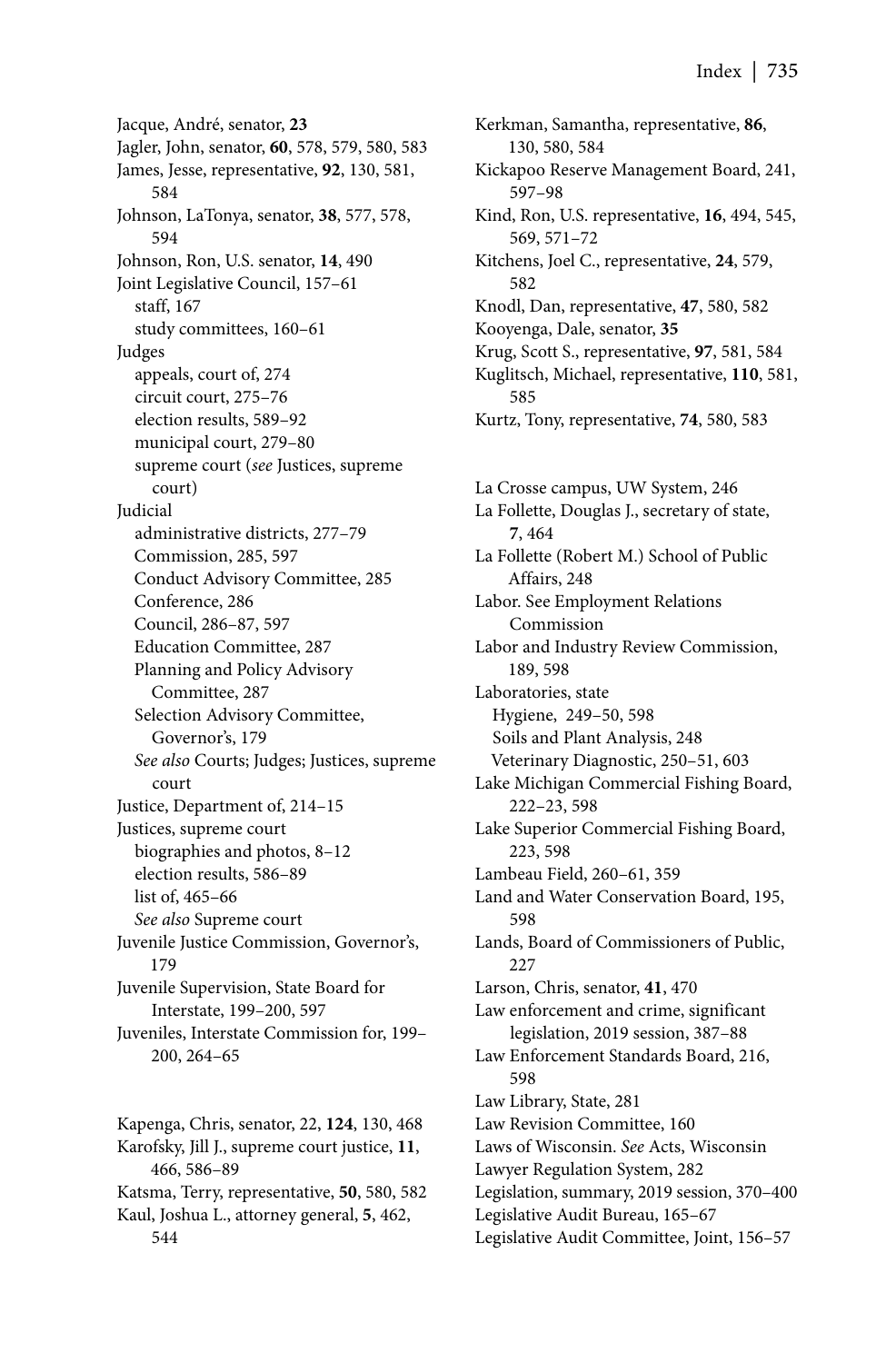Legislative Council, Joint, 157–61 staff, 167–68 study committees, 160–61 Legislative districts population, 506–507 maps, 15, 23–124 Legislative Fiscal Bureau, 167, 374–75 Legislative Organization, Joint Committee on, 161–63 Legislative Reference Bureau, 168–69, 372–73, 375 Legislative Technology Services Bureau, 169–70 Legislature biographies and photos, 23–126 budget, 370–76 caucus chairs, 130 chief clerks, 22, 127, 128, 130, 137, 138, 139, 470–72 commissions, 133, 142–48 committees, 133, 142–48 election results, 577–85 employees, 130, 136 extraordinary sessions, 135, 476–77 hearings, 133–34, 137–38 hotline, 130 how a bill becomes a law, 137–42 legislation, summary of, 370–400 majority leaders, 22, 130, 133, 469–70 majority leaders, assistant, 22, 130, 133 maps of districts, 23–124 minority leaders, 22, 130, 133, 469–70 minority leaders, assistant, 22, 130, 133 officers, 22, 130, 132–33 personal data of legislators, 586 political composition, 472–74 president, senate, 22, 130, 133, 467–68 president pro tempore, senate, 22, 130, 133, 467–68 publications, 159, 166, 167, 169 representatives, state, 24–126, 579–85 rules, 132 schedule,135–36 senators, state, 23–124, 577–79 sergeants at arms, 127, 128, 130, 133, 470–72 service agencies, 136, 165–70 sessions, 135–36, 474–77 speaker, assembly, 22, 130, 133, 134, 467–68

speaker pro tempore, assembly, 22, 130, 133 special sessions, 135–36, 474–77 Legislatures, former, historical lists chief clerks, 470–72 majority leaders, 469–70 minority leaders, 469–70 political composition, 472–74 presidents, senate, 467–68 presidents pro tempore, senate, 467–68 sergeants at arms, 470–72 speakers of the assembly, 467–68 LeMahieu, Devin, senator, 22, **48**, 130, 470 Library, State Law, 281 Library and Network Development, Council on, 226, 598 Licensing of trades and occupations. *See* Safety and Professional Services, Department of Lieutenant governor, 184–85 biography and photo, 5 list of, 460–61 Livestock Facility Siting Review Board, 195 Local government, 353–60 cities, 353, 355–57, 526–29, 537–39 counties, 353–54, 355–57, 505–6, 508–25 finances, 624–25 metropolitan sewerage districts, 359 professional sports team stadium districts, 359 school districts, 358, 361, 389, 390, 445, 625, 666–67 significant legislation, 2019 session, 384, 394 special purpose districts, 358–60 technical college districts, 358 towns, 353, 354–55, 451, 508–25, 539–40 villages, 353, 355–57, 508–25, 529–39 Loudenbeck, Amy, representative, **55**, 580, 583 Lower Fox River Remediation Authority, 256, 598 Lower St. Croix Management Commission, 266 Lower Wisconsin State Riverway Board, 223, 598 Low-Level Radioactive Waste Commission, Midwest Interstate, 266, 599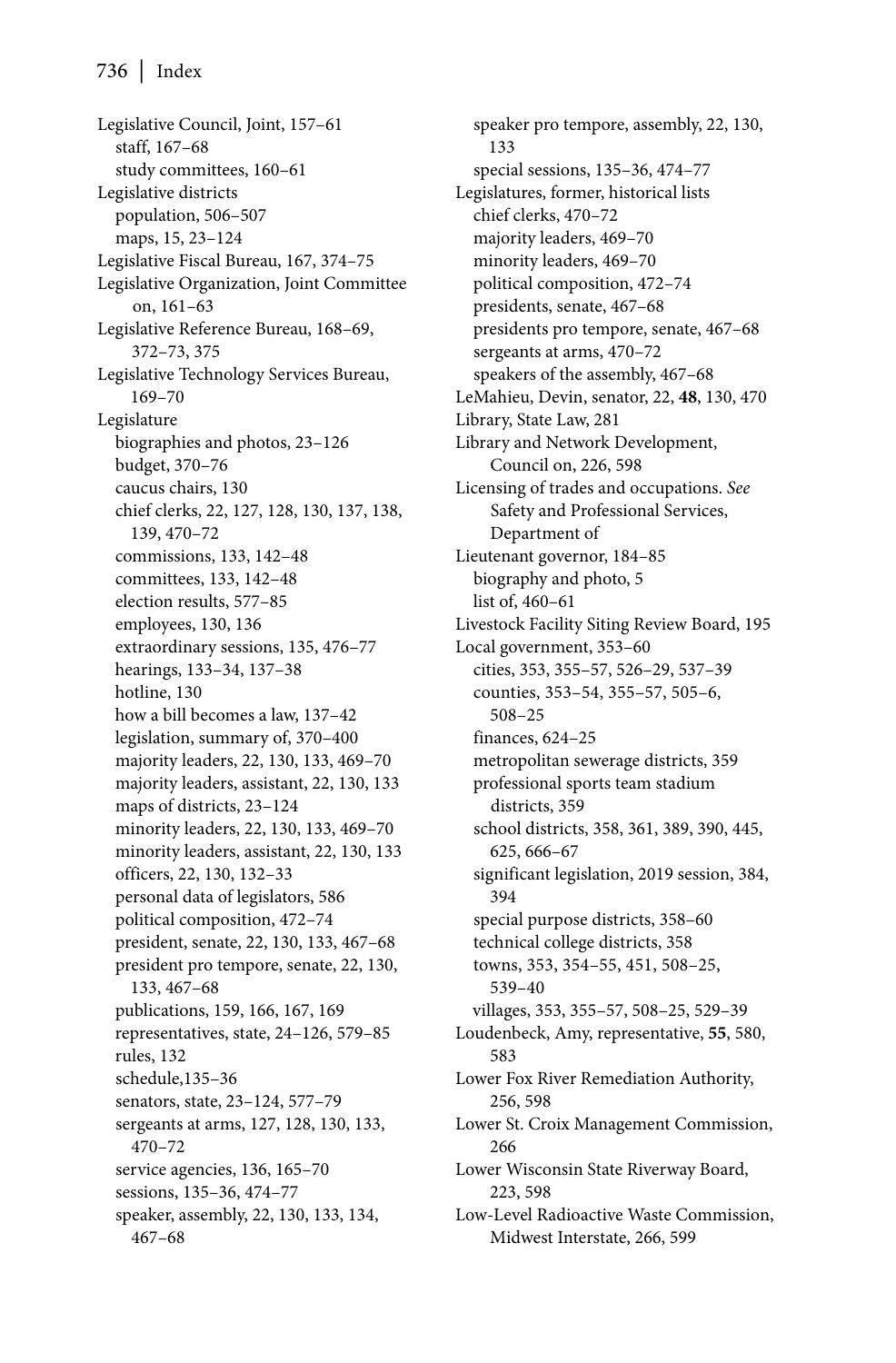Macco, John J., representative, **116**, 581, 585 Madison campus, UW System, 245 Magnafici, Gae, representative, **52**, 580, 583 Majority leaders, 22, 130, 133, 469–70 Majority leaders, assistant, 22, 130, 133 Malpractice insurance, medical, 212, 213, 280 Manufactured Housing Code Council, 233 Maps assembly districts, 23–124 CESA districts, 665 Commission, People's Maps, 179–80 court of appeals districts, 274 judicial administrative districts, 277 population change, 502 regional planning commission areas, 259 state senate districts, 23–124 U.S. congressional districts, 15 Marklein, Howard, senator, **72**, 546, 599 Marriage and Family Therapy, Professional Counseling and Social Work Examining Board, 236, 598 Massage Therapy and Bodywork Therapy Affiliated Credentialing Board, 236, 598 McGuire, Tip, representative, **89**, 580, 584 Medicaid Pharmacy Prior Authorization Advisory Committee, 207–8 Medical Assistance (Medicaid), 206, 207–8 significant legislation, 2019 session, 384, 392–93 statistics, 650–51, 652 Medical College of Wisconsin, Inc., 173, 599 Medical examiners, 613–14 Medical Examining Board, 236, 599 Medical Licensure Compact Commission, Interstate, 265 Medical malpractice insurance, 212–13, 280 Mendota Mental Health Institute, 206, 654 Mental Health, Council on, 207, 599 Mental Health, Interstate Compact on, 269 Mental health institutions, 206, 654 Metallic Mining Council, 220 Meyers, Beth, representative, **100**, 130, 581, 584, 596 Midwest Interstate Low–Level Radioactive Waste Commission, 266, 599 Midwest Interstate Passenger Rail Commission, 266–67, 599

Midwestern Higher Education Commission, 267, 599 Migrant Labor, Council on, 252, 599 Military Affairs Department of, 217–19 significant legislation, 2019 session, 400 statistics, 655–59 Military and State Relations, Council on, 172, 599 Military Interstate Children's Compact Commission, 267 Milroy, Nick, representative, **99**, 581, 584 Milwaukee campus, UW System, 245 Milwaukee Child Welfare Partnership Council, 198, 599 Mining, 220, 231 Minority leaders, 22, 130, 133, 469–70 Minority leaders, assistant, 22, 130, 133 Mississippi River Parkway Commission, 267–68, 599 Moore, Gwendolynne S., U.S. representative, **17**, 492, 494, 545, 569, 572 Moore Omokunde, Supreme, representative, **39**, 579, 582 Moses, Clint, representative, **53**, 580, 583 Municipal Best Practices Reviews Advisory Council, 166–67 Municipal courts, 279–80 Murphy, Dave, representative, **80**, 580, 584 Mursau, Jeffrey L., representative, **59**, 580, 583, 596 Myers, LaKeshia N., representative, **34**, 544, 579, 582, 593

Nass, Stephen L., senator, **54** National and Community Service Board, 189–90, 599 National Guard, 172, 217–18, 400, 657–59 Natural Areas Preservation Council, 220 Natural Resources Board, 219, 599–600 Department of, 219–24, 676–80 significant legislation, 2019 session, 394–95 statistics, 676–80 Neubauer, Greta, representative, **90**, 580, 584 Newborn Screening Advisory Group, 208 News media, 691 Neylon, Adam, representative, **125**, 581, 585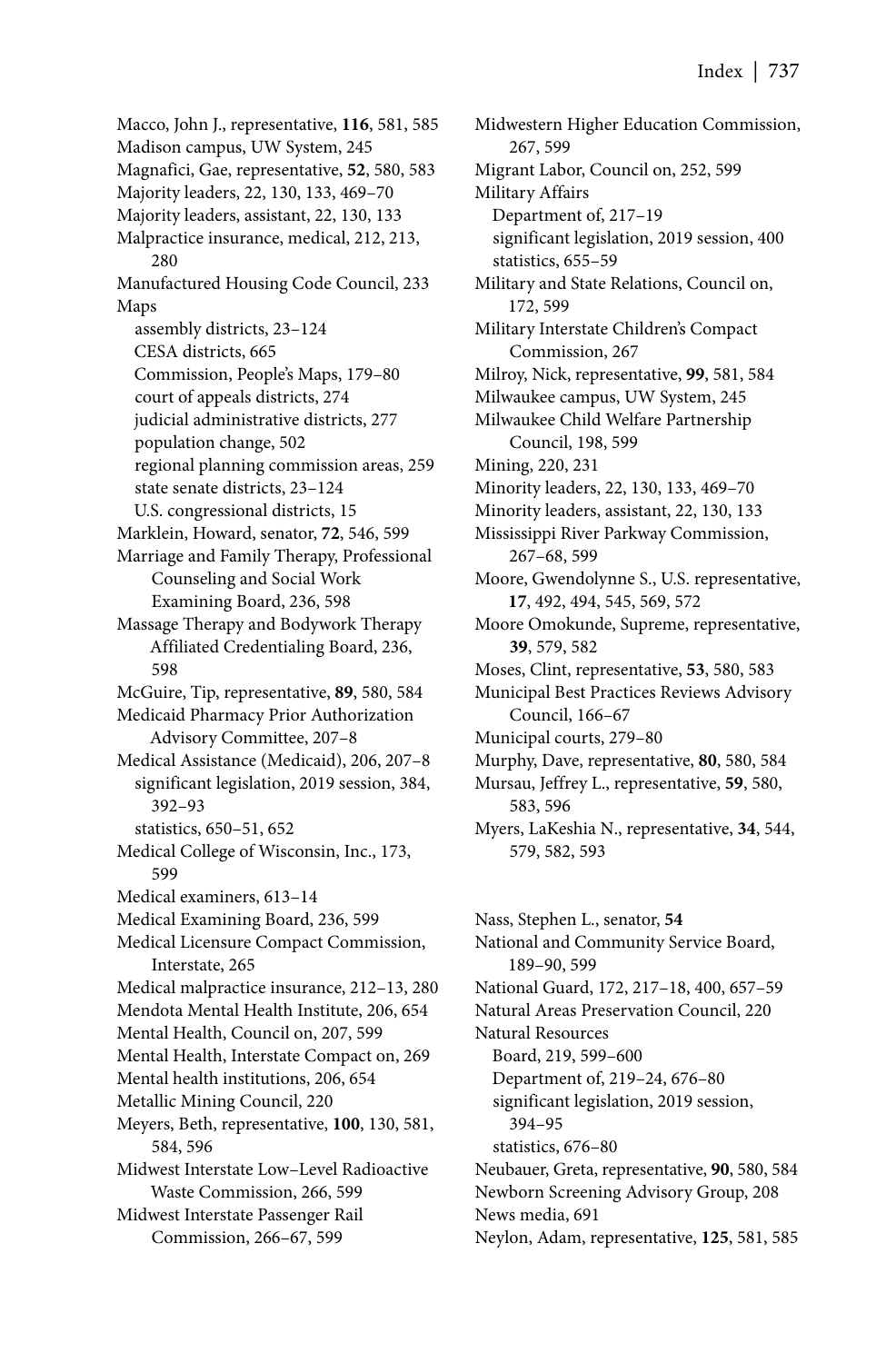## 738 | Index

Nonmotorized Recreation and Transportation Trails Council, 220, 600 Nonprofit Corporations, 257 Novak, Todd, representative, **75**, 580, 583 Nurse Licensure Compact Administrators, Interstate Commission of, 265 Nursing, Board of, 236, 600 Nursing Home Administrator Examining Board, 236, 600 Nygren, John, representative, 545, 581, 585 Occupational Regulation, significant legislation, 2019 session, 384–85, 395–96 Occupational Therapists Affiliated Credentialing Board, 236, 600 Offender Reentry, Council on, 199, 600 Off-Highway Motorcycle Council, 220, 600 Off-Road Vehicle Council, 220, 600 Ohnstad, Tod, representative, **90**, 581, 584 Oldenburg, Loren, representative, **123**, 581, 585, 599 Optometry Examining Board, 236, 600 Ortiz-Velez, Sylvia, representative, **30**, 579, 582 Oshkosh campus, UW System, 246

Pardon Advisory Board, Governor's, 180 Parental choice programs, 366–67, 369, 385 Parkside campus, UW System, 246 Parole, 189, 198, 269 Commission, 199, 600 Parties, political, 565–67 Passenger Rail Commission, Midwest Interstate, 266–67, 599 Patients Compensation Fund. *See* Injured Patients and Families Compensation Fund Payroll Fraud and Worker Misclassification, Joint Enforcement Task Force on, 180–81 Penterman, William, representative, **61**, 581, 585 People's Maps Commission, 179–80 Perfusionists Examining Council, 600 Petersen, Kevin David, representative, 22, **64**, 130, 580, 583 Petrowski, Jerry, senator, **111** Petryk, Warren, representative, **120**, 581, 585 Pfaff, Brad, senator, **121**, 578, 579 PFAS Coordinating Council, 181 Pharmacy Examining Board, 237, 600 Physical Disabilities, Council on, 208, 600 Physical Fitness and Health, Governor's Council on, 181 Physical Therapy Compact Commission, 268 Physical Therapy Examining Board, 237, 600 Physicians' licenses. *See* Medical Examining Board Placement of Children, Interstate Compact on, 270 Planning, emergency, 219 Planning commissions, regional, 257–60 Planning and Policy Advisory Committee (judicial agency), 287 Platteville Campus, UW System, 247 Plumbers Council, 233 Plumer, Jon, representative, **65**, 580, 583 Pocan, Mark, U.S. representative, **16**, 492, 494, 545, 568–69, 571 Podiatry Affiliated Credentialing Board, 237, 601 Political parties, 565–67 Pope, Sondy, representative, **106**, 581, 585 Population and political subdivisions, 496–540 cities, 508–25, 526–29, 537–39 counties, 505–6, 508–25 legislative districts, 506–7 state, 496–504 towns, 508–25, 539–40 villages, 508–25, 529–37, 537–39 President, senate, 22, 130, 133, 467–68 President pro tempore, senate, 22, 130, 133, 467–68 Presidential elections, U.S., 335–37, 487–89, 541–565 Prison Industries Board, 199, 601 Private schools, 664 Probation, 189, 198, 269 Professional Baseball Park District, Southeast Wisconsin, 261, 359, 602 Professional Football Stadium District, 260–61, 359–60 Professional Standards Council for Teachers, 226 Pronschinske, Treig E., representative, **119**, 581, 585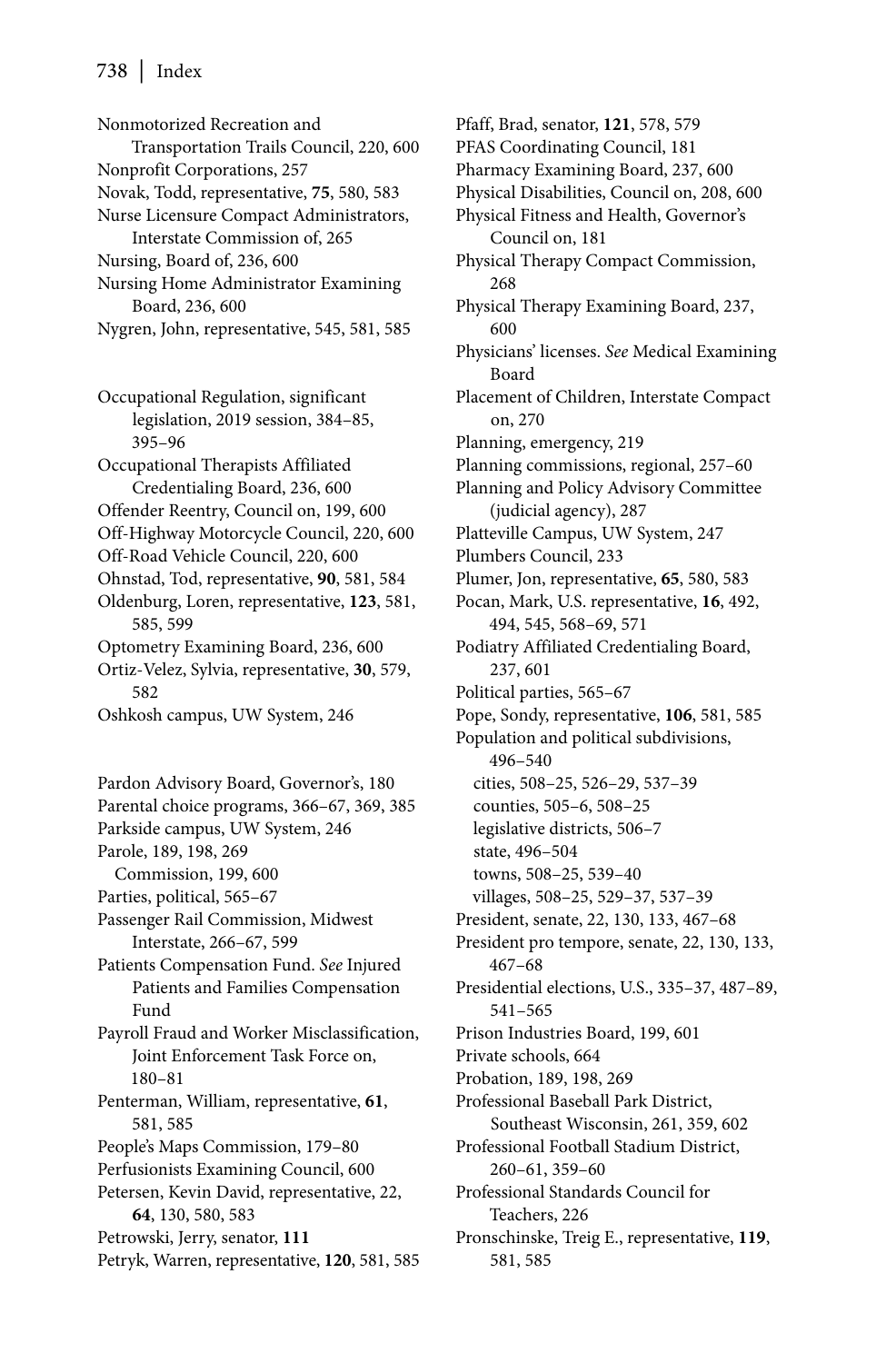Psychiatric Health Emotions Research Institute, 248 Psychology Examining Board, 237, 601 Public Defender, Office of the State, 224 Public Defender Board, 224, 601 Public education, 361–69 CESA districts, 665 charter schools, 364–66, 668 Early College Credit Program, 363–64 open enrollment, 362–63 parental choice programs, 366–67 school districts, 226, 358, 361–62, 389, 390 Special Needs Scholarship Program, 368–69 statistics, 663–67 Technical College Dual Credit, 364 *See also* Education; Public Instruction, Department of; Schools Public finance statistics, 618–35 Public Health Council, 207, 601 Public Instruction Department of, 224–27 state superintendent of, 6, 224, 462–63, 574–77 *See also* Education; Public Education; Schools Public Lands, Board of Commissioners of, 227 Public Leadership Board, 250, 601 Public Records Board, 190, 601 Public Service Commission, 227–30, 601 Public utilities, significant legislation, 2019 session, 386

Qualification of Educational Personnel, Interstate Agreement on, 270 Quality Assurance and Improvement Committee, 208 Queensland, Michael, senate chief clerk, 22, **127**, 130, 472

Radiography Examining Board, 237, 601 Rail Commission, Midwest Interstate Passenger, 266–67, 599 Railroads, Office of the Commissioner of, 229–30, 601

Ramthun, Timothy S., representative, **83**, 580, 584

Rate Regulation Advisory Committee, 197 Real Estate Appraisers Board, 237, 601 Examining Board, 237, 601 James A. Graaskamp Center for, 248 significant legislation, 2019 session, 396 Recall elections, 338, 347–48, 350 Recycling, Council on, 223, 601 Reducing Prescription Drug Prices, Governor's Task Force on, 181 Reference Bureau, Legislative, 168–69, 372–73, 375 Referenda, 338–39, 485–86 Regional planning commissions, 257–60 Registers of deeds, county, 354, 612–13 Rehabilitation Council, State, 181–82 Remote Notary Council, 205, 601 Representatives, state. See Assembly Representatives, U.S., from Wisconsin biographies and photos, 15–20 district map, 15 election results, 567–74 list of, 490–495 Republican Party of Wisconsin, 566 Retirement, public employees, 163, 201 Retirement Board, Teachers, 202, 602 Retirement Board, Wisconsin, 202, 602 Retirement Security, Governor's Task Force on, 182 Retirement Systems, Joint Survey Committee on, 163, 602 Revenue, Department of, 230–31, 602 Riemer, Daniel G., representative, **30**, 579, 582 Ringhand, Janis, senator, 22, **66**, 130, 565 River Falls campus, UW System, 247 Rodriguez, Jessie, representative, **43**, 580, 582 Rodriguez, Sara, representative, **36**, 565, 579, 582 Roggensack, Patience Drake, supreme court justice, **8**, 466 Roth, Roger, senator, **79**, 468 Roys, Kelda Helen, senator, **101**, 578, 579 Rozar, Donna, representative, **93**, 581, 584 Rules, legislative, 132, 148–49, 159 Rural Health Development Council, 250, 602 Rural Prosperity, Governor's Blue Ribbon Commission on, 182 Rustic Roads Board, 243–44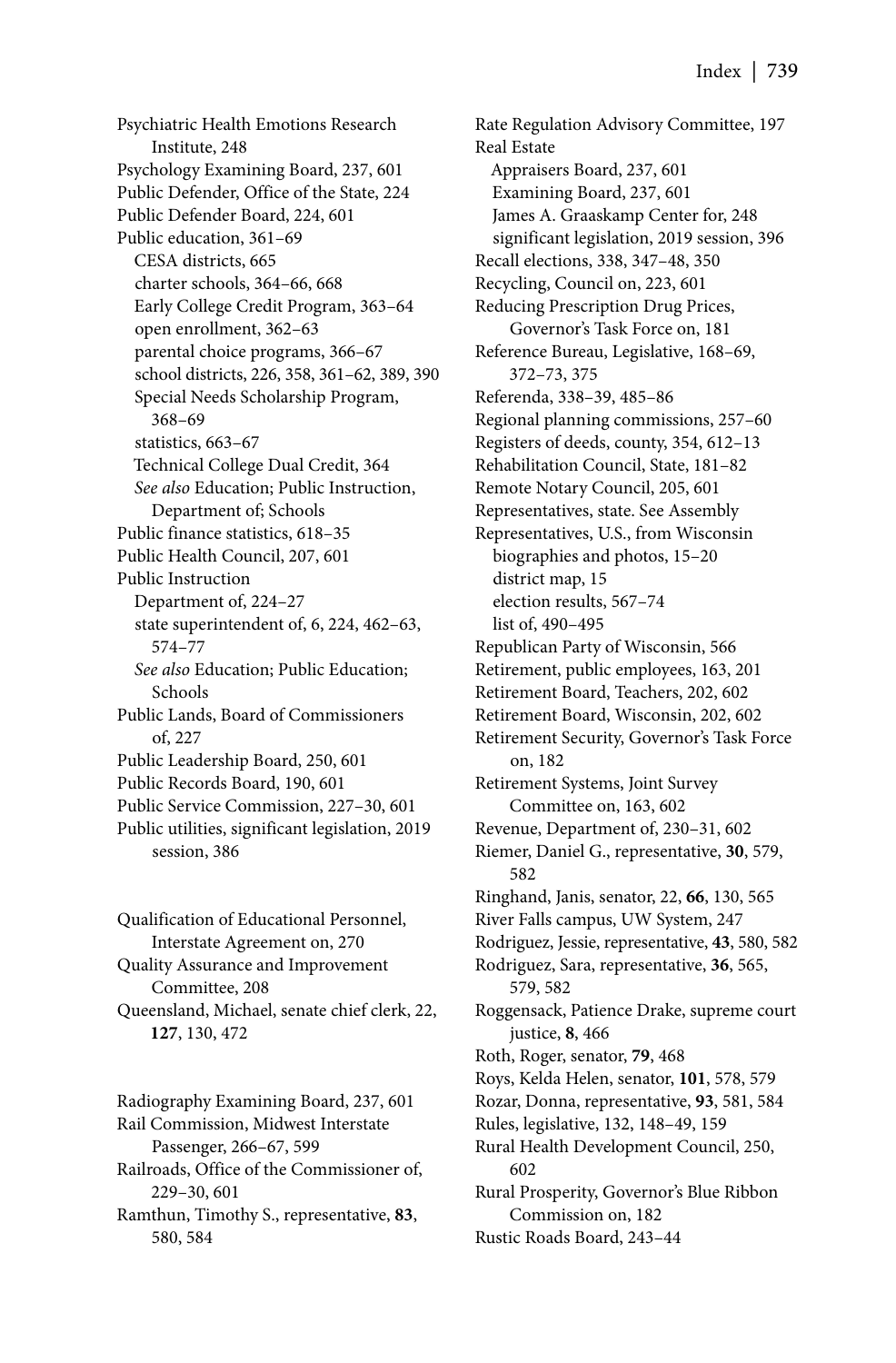Safety and Professional Services, Department of, 231–37, 385, 395, 602 Sanfelippo, Joe, representative, **37**, 579, 582 School District Boundary Appeal Board, 226 Schools charter, 364–66, 668 districts, 227, 358, 361–62, 389, 390 technical colleges (*see* Technical College System) University of Wisconsin (*see* University of Wisconsin System) *See also* Education; Public Education; Public Instruction, Department of Schraa, Michael, representative, **77**, 580, 584 Seal, state, 237, 430 Secretary of state, 237–38 biography and photo, 7 list of, 464 Self-Insurers Council, 252–53 Senate, Wisconsin caucus chairs, 130 chief clerk, 127, 133, 137, 138, 139, 470–72 committees, 142–43 election results, 577–79 employees, 130, 136 majority leader, 22, 130, 133, 134, 469–70 majority leader, assistant, 22, 130, 133 maps of districts, 21, 23–124 members, biographies and photos, 23–124 minority leader, 22, 130, 133, 469–70 minority leader, assistant, 22, 130, 133 officers, 22, 130, 132–33 political composition, 472–74 president, 22, 130, 133, 467–68 president pro tempore, 22, 130, 133, 467–68 sergeant at arms, 22, 127, 130, 133, 470–72 sessions, 135–36, 474–77 term of office, 131–32 Senators, U.S., from Wisconsin biographies and photos, 13–14 list of, 490 Sergeants at arms, legislature, 22, 130, 133 list of, 470–472 Service agencies, legislative, 136, 165–70

Sessions, legislative, 135–36, 474–77 Shankland, Katrina, representative, **96**, 581, 584 Shared Revenue, significant legislation, 2019 session, 396 Shared Services Executive Committee, Wisconsin, 183 Shelton, Kristina, representative, **117**, 581, 585 Sheriffs, 613–14 Sign Language Interpreters Advisory Committee, 233 Sinicki, Christine, representative, **42**, 580, 582 Skowronski, Ken, representative, **109**, 581, 585 Small Business, Veteran-Owned Business and Minority Business Opportunities, Council on, 186 Small Business Environmental Council, 220–21, 602 Small Business Regulatory Review Board, 190, 602 Smith, Jeff, senator, **118**, 130, 599 Snodgrass, Lee, representative, **81**, 565, 580, 584 Snowmobile Recreational Council, 221, 602 Snyder, Patrick, representative, **113**, 581, 585 Social services statistics, 648–52 *See also* Children and Families, Department of Soils and Plant Analysis Laboratory, State, 248 Sortwell, Shae, representative, **25**, 579, 582 Southeast Wisconsin Professional Baseball Park District, 261, 359, 602 Speaker of the assembly, 22, 130, 133, 134, 467–68 Speaker pro tempore of the assembly, 22, 130, 133 Special Education, Council on, 226–27 Special purpose districts, 358–60 Special sessions of the legislature, 135–36, 474–77 Spiros, John, representative, **113**, 581, 585 Sporting Heritage Council, 221, 602 Spreitzer, Mark, representative, **68**, 130, 580, 583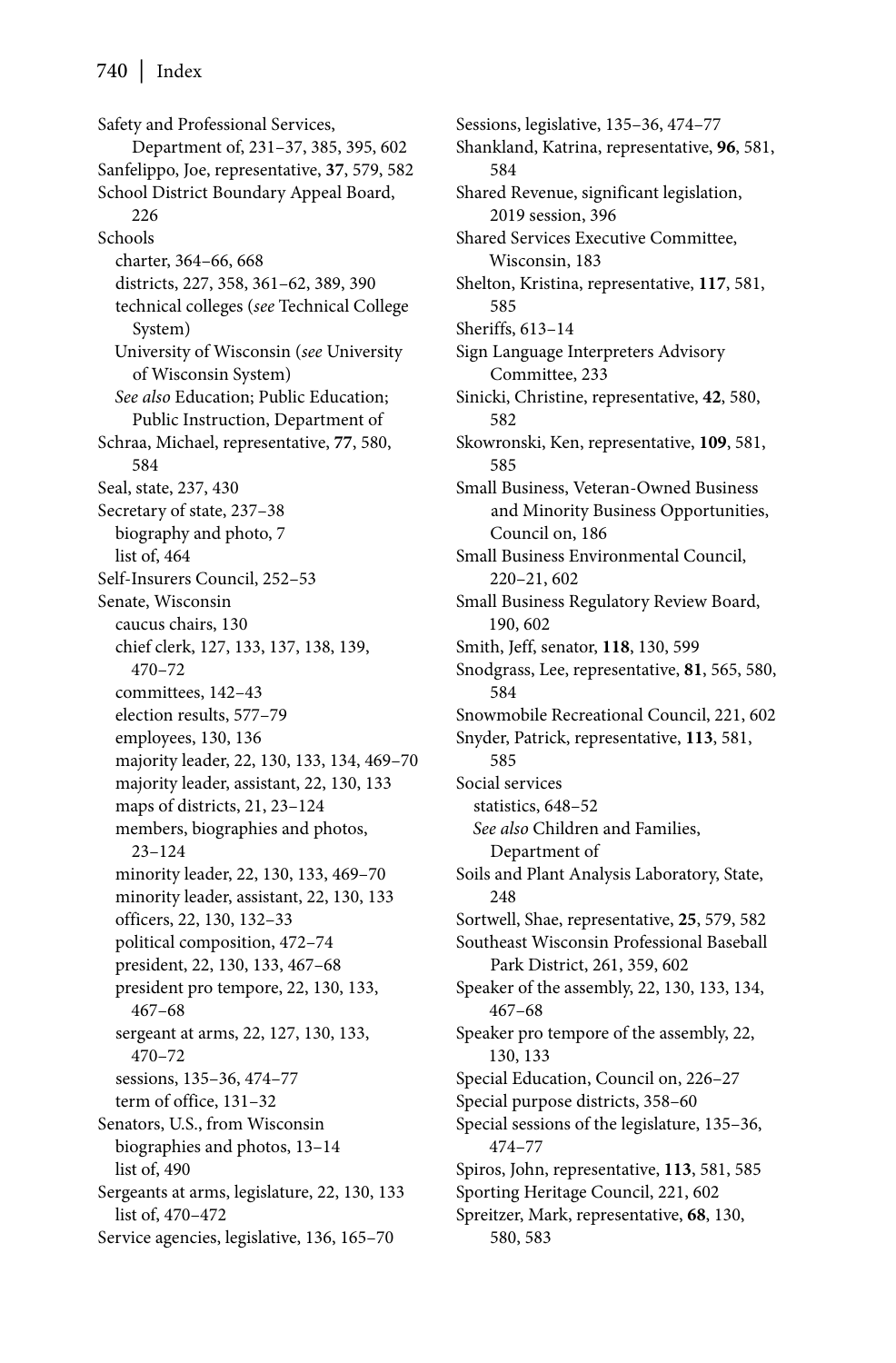Stafsholt, Rob, representative, **51**, 577, 578 State Bar of Wisconsin, 280–81 State budget. *See* Budget, state State Capitol and Executive Residence Board, 190–91, 602 State Fair Park Board, 241–42, 602 State government employees and officials, 130, 136, 615–17 significant legislation, 2019 session, 386, 397 State Law Library, 281 State of Wisconsin Investment Board (SWIB), 214 State superintendent of public instruction, 224, 411–12 biography and photo, 6 election results, 574–77 list of, 462–63 State Trails Council, 221, 602 State treasurer, 238 biography and photo, 6 list of, 463–64 State-Tribal Relations, Special Committee on, 160 Technical Advisory Committee, 160 State Use Board, 192, 602 Statutes, 160, 169, 170 Steffen, David, representative, **27**, 579, 582 Steil, Bryan, U.S. representative, **15**, 493, 494, 568, 571 Steineke, Jim, representative, 22, **27**, 130, 470, 579, 582 Stevens Point campus, UW System, 247 Stout campus, UW System, 247 Stroebel, Duey, senator, **82**, 577, 578 Stubbs, Shelia, representative, **102**, 544, 581, 584 Student Debt, Governor's Task Force on, 183 Student financial aid, 209, 239 Subeck, Lisa, representative, **104**, 130, 581, 584 Suggestion Board, State Employees, 186–87, 602 Summerfield, Robert, representative, **92**, 581, 584 Superintendent of public instruction, state, 6, 224, 462–63, 574–77 Superior campus, UW System, 247 Supreme court, 271–73

election results, 586–89 justices, 8–12, 271, 465–66 significant decisions, 2019–20, 401–27 Surveyors, county, 612–13 Swearingen, Rob, representative, **58**, 580, 583 Symbols, state, 430–35

Tauchen, Gary, representative, **28**, 579, 582 Tax Appeals Commission, 192, 602 Tax Exemptions, Joint Survey Committee on, 163–64, 602 Taxation, significant legislation, 2019 session, 386–87, 397–98 Taylor, Lena C., senator, **32**, 577, 578 Teachers Retirement Board, 202, 602 Technical College System, 238–39 Board, 238, 603 Dual Credit program, 364 districts, 358 statistics, 662–63 Technology Committee, Wisconsin, 183 Technology Services Bureau, Legislative, 169–70 Telecommunications Relay Service Council, 183–84 Testin, Patrick, senator, 22, **94**, 130, 577, 579 Thiesfeldt, Jeremy, representative, **77**, 580, 584 Tiffany, Tom, U.S. Representative, **19**, 494, 567, 568, 570, 573 Tittl, Paul, representative, **49**, 580, 582 Tourism Council on, 240, 603 Department of, 239–42 Towns government, 353, 354–355 population, 508–25, 539–40 Trade and consumer protection, significant legislation, 2019 session, 387, 398 Trades and occupations. *See* Safety and Professional Services, Department of Traffic Citations and Complaints, Council on Uniformity of, 244 Trails Council, State, 221, 602 Tranel, Travis, representative, **74**, 580, 583 Transportation Department of, 242–44 Projects Commission, 164, 603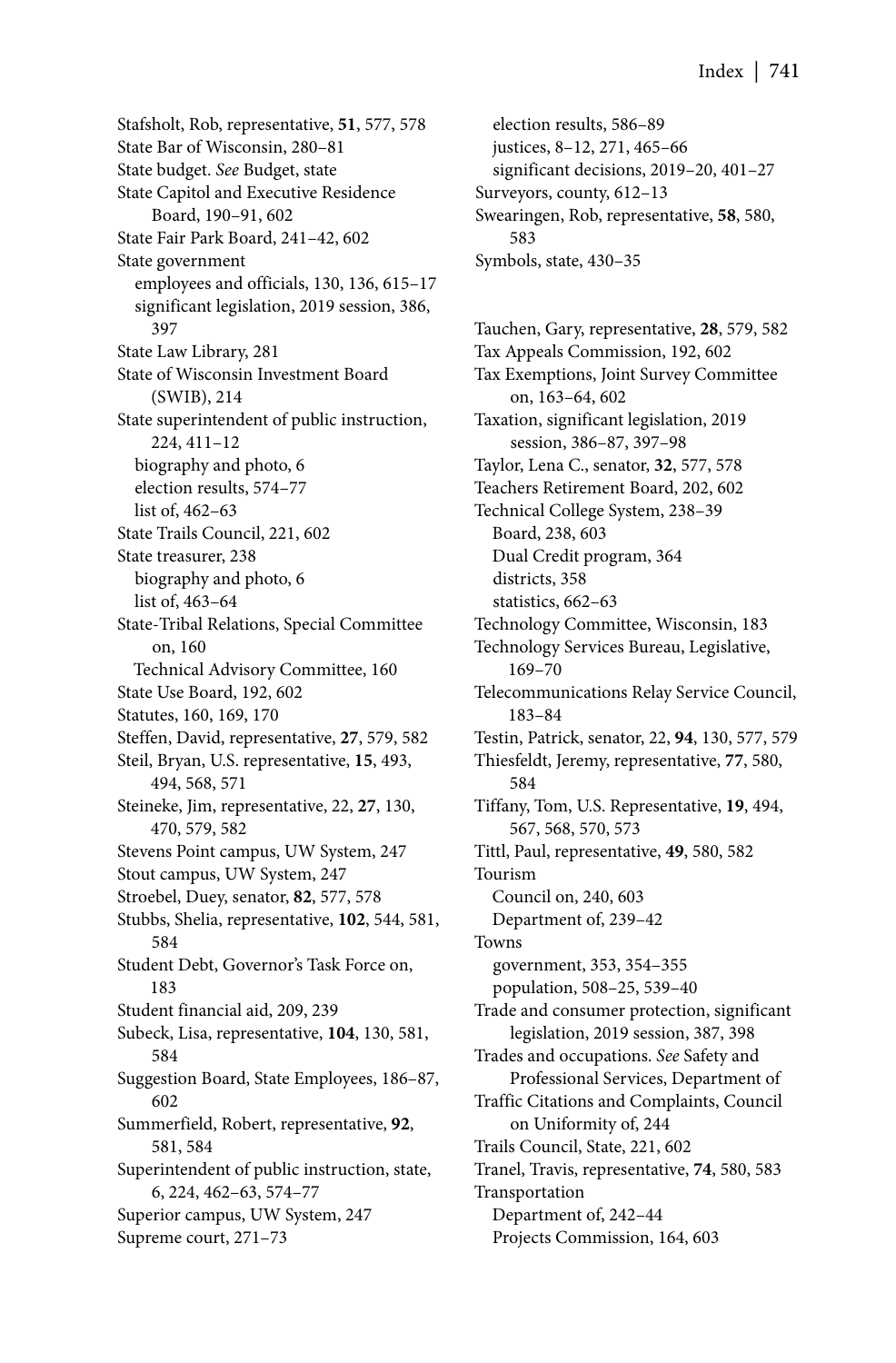significant legislation, 2019 session, 398–400 statistics, 633–635, 681–90 Trauma Advisory Council, 207 Treasurer, state, 238 biography and photo, 6 list of, 463 Treasurers, county, 610–11 Tribal chairs, 614–15 Tribal gaming facilities, 642 Trust Lands and Investments, Division of, 192 Tusler, Ron, representative, **25**, 579, 582

Underly, Jill, state superintendent of public instruction, **6**, 463, 574–77 Unemployment Insurance Advisory Council, 253 Uniform Dwelling Code Council, 233–34, 603 Uniform State Laws, Commission on, 164–65, 603 Uniformity of Traffic Citations and Complaints, Council on, 244 Universal Service Fund Council, 229 University of Wisconsin Hospitals and Clinics Authority, 256, 603 University of Wisconsin System, 244–51 Board of Regents, 244, 388, 603 Extension, 244–45 four-year campuses, 244, 245–47 statistics, 660–61 system administration, 244–45 Upper Mississippi River Basin Association, 268 Urban Education, Institute for, 248 Urban Forestry Council, 222 U.S. presidential elections, 335–37, 487–89, 541–65 U.S. Representatives from Wisconsin. *See* Representatives, U.S., from Wisconsin U.S. Senators from Wisconsin. See Senators, U.S., from Wisconsin

VanderMeer, Nancy Lynn, representative, **95**, 581, 584 Veterans Affairs Board, 251, 603

Department of, 251 Museum, Wisconsin Veterans, 251 statistics, 655–57 Veterans and military affairs, significant legislation, 2019 session, 400 Veterans Employment, Council on, 172 Veterans Programs, Council on, 251 Veterinary Diagnostic Laboratory Board, 250–51, 603 Veterinary Examining Board, 194–95, 603 Veterinary Medicine, School of, 249 Vetoes, governor's, 131, 137, 140, 142, 171– 72, 371–72, 376, 408–10, 478 Victims rights Crime Victims Council, 215 Crime Victims Rights Board, 216, 595 significant legislation, 2019 session, 400 Villages government, 353, 355–57 population, 508–525, 529–39 Vining, Robyn Dorianne Beckley, representative, **36**, 579, 582 Vital records, significant legislation, 2019 session, 387 Vorpagel, Tyler, representative, **50**, 130, 580, 582 Vos, Robin J., representative, 22, **87**, 130, 468, 545, 580, 584, 601 Voting, 341–45 Vruwink, Don, representative, **67**, 580, 583

Wanggaard, Van H., senator, **85**, 130, 566 Waste Facility Siting Board, 192–93, 603 Waterways Commission, Wisconsin, 223–24, 603 Wetland Study Council, 221, 604 Whitewater campus, UW System, 247 Wichgers, Chuck, representative, **110**, 581, 585 Wildlife Violator Compact Board of Administrators, Interstate, 265–66 Wimberger, Eric, senator, **115**, 578, 579 Wind Siting Council, 229 Winnebago Mental Health Institute, 206 Wirch, Robert W., senator, **88**, 577, 579 Wisconsin Aerospace Authority, 254, 593 Wisconsin Apprenticeship Advisory Council, 252 Wisconsin Center District, 261–62, 360